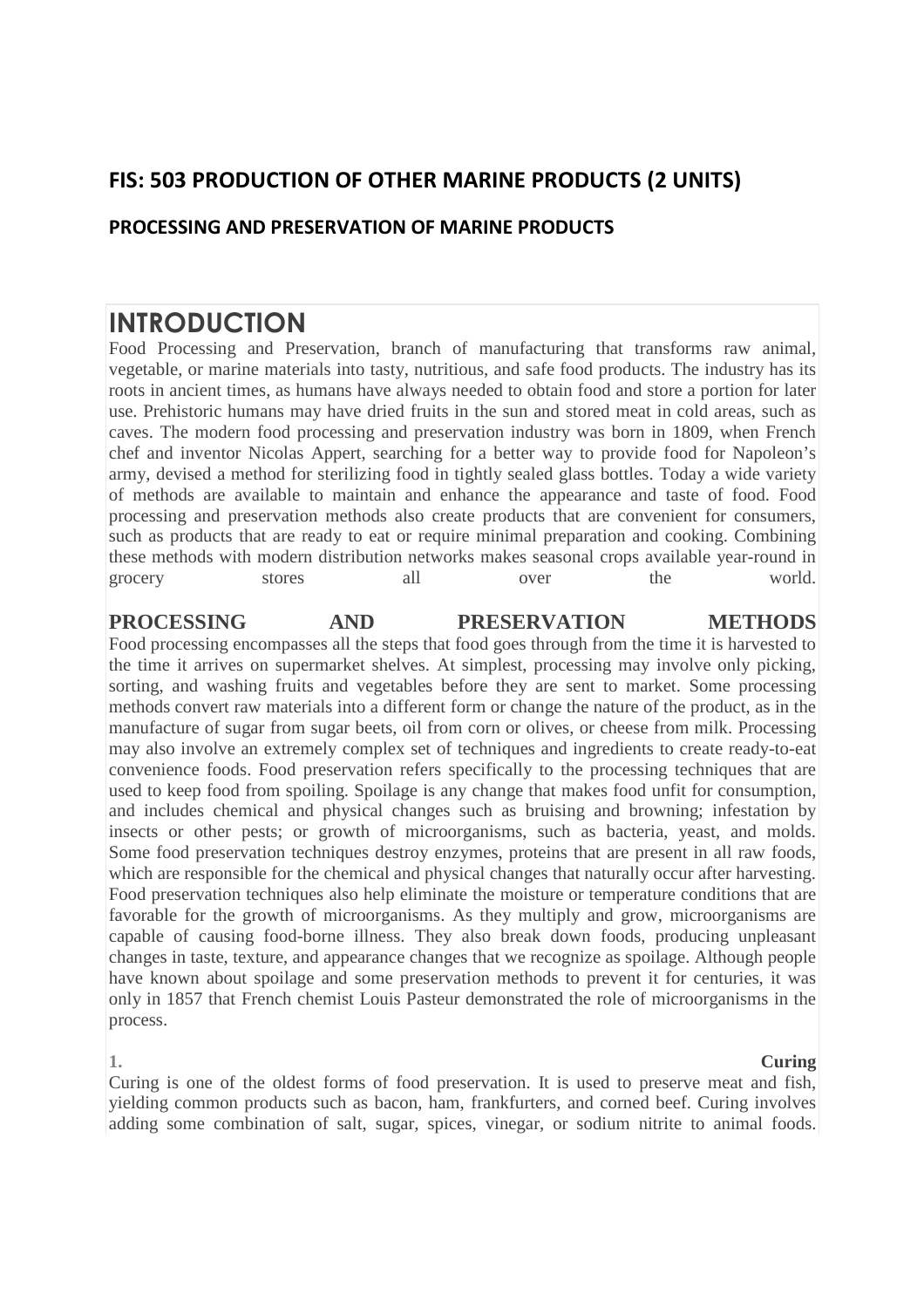Smoking, a flavoring technique and preservation method, is another ancient technique that is commonly used with curing. Smoking involves cooking meat or fish very slowly over a low wood fire. Curing and smoking preserve food by binding or removing water so that it is not available for the growth of microorganisms. These methods impart a distinctive color and flavor to food and, in some cases, eliminate the need for refrigeration. Some studies, however, show that curing agents such as sodium nitrite may combine with other chemicals to form cancercausing nitrosamines. In addition, cured products tend to be very salty, and the sodium in salty foods has been linked to hypertension, also known as high blood pressure. Smoked meats and fish may contain toxic and even carcinogenic compounds that they absorb from wood smoke.

### **2. Drying**

Cultures throughout the world have used drying to preserve food, probably since prehistoric times when people learned that dried foods—for example, fruits left out in the sun—remain wholesome for long periods. In modern times, the dried foods industry greatly expanded after World War II (1939-1945) but remains restricted to certain foods, including milk, soup, eggs, fruits, yeast, some meats, and instant coffee, that are particularly suited to the process. Three basic methods of drying are used today: sun drying, a traditional method in which foods dry naturally in the sun; hot air drying, in which foods are exposed to a blast of hot air; and freezedrying, in which frozen food is placed in a vacuum chamber to draw out the water. Removing the water preserves food because microorganisms need water to grow and food enzymes cannot work without a watery environment. Removing the water also decreases the weight and volume of foods, thereby reducing transportation and storage costs. However, dried foods may be less convenient for consumers because most must be rehydrated before consumption. In addition, most dried foods only reabsorb about two-thirds of their original water content, leaving the rehydrated product with a tougher, chewier texture than the original. Some scientists and consumer groups have raised concerns about the sulfites commonly added to fruits before drying to prevent browning. These chemicals may cause severe allergic reactions in people with asthma or other people sensitive to the chemicals. In freeze-drying, frozen food is placed in a special vacuum cabinet. There, water escapes from the food by sublimation, a process in which ice changes from a solid directly to a vapor without first becoming a liquid. Freeze-dried foods retain their original flavor, texture, and nutrients upon rehydration but must be packaged in moisture-proof, hermetically sealed containers. Freezedrying is an expensive process used for such products as instant coffee, dried soup mixes, strawberries, mushrooms, and shrimp. Flash freezing is a process of supercooling foods to temperatures of -195°C (-320°F) through the use of liquid nitrogen. The process reduces cellular deterioration and increases retained moisture so that foods are tastier when they are unfrozen.

### **3. Canning**

Canning is used to preserve a wide variety of foods, including soups, sauces, fruits, vegetables, juices, meats, fish, and some dairy products. Canning preserves food by heating it in airtight, vacuum-sealed containers. The can is filled with food, and air is pumped out of the space remaining at the top of the can to form a vacuum. The container is sealed, heated in a cooker called a retort, and then cooled to prevent overcooking of the food inside. This process removes oxygen, destroys enzymes involved in food spoilage, and kills most microorganisms that may be present in the food. Canned foods are popular because they are already partially prepared and cooked, can be stored without refrigeration for long periods, and are generally low in cost.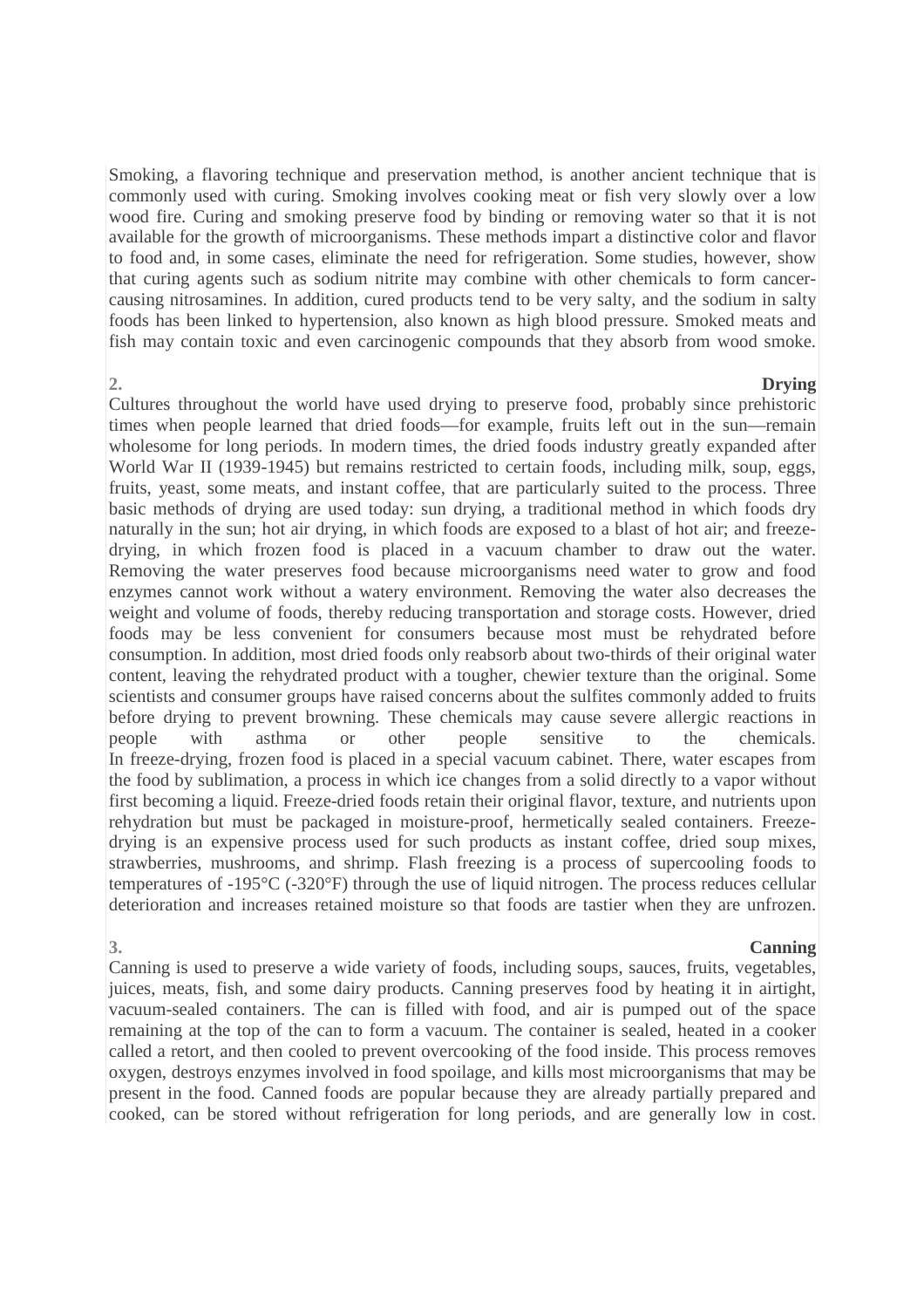However, because of the high temperatures required for sterilization, canning affects the color, texture, flavor, and nutrient content of foods. Fat-soluble vitamins and minerals are barely affected by heat processing, but water-soluble vitamins, especially thiamine, riboflavin, and vitamin C, can leach into canning or cooking water that may later be thrown away during preparation. Up to half of the original content of water-soluble vitamins in a canned product can be lost in this way. Rapid, high-temperature processes generally conserve nutrient content best, as every 4.4° C (18° F) rise in processing temperature yields approximately a ten-fold increase in microbial destruction, with littleadditional nutrient loss.

### **4. Additives**

Food additives are chemicals that are added to food in small amounts. Direct additives are added deliberately during processing to make food look and taste better, maintain or improve nutritive value, maintain freshness, and help in processing or preparation. Some additives help preserve food by preventing or slowing chemical changes and the growth of microorganisms in food. As many as 3,000 substances are approved by the Food and Drug Administration (FDA) for use as direct additives. An additional 10,000 substances are present in foods as indirect additives. These substances enter food incidentally during handling or from processing equipment or packaging. Food additives have been used for thousands of years. The salts and other chemicals used in curing are additives, and before the advent of canning and mechanical refrigeration, chemical additives were the only means of preservation available. Additives were not limited to use as preservatives, however. People in ancient Rome added certain chemicals to wine and cooked vegetables to improve the color of these foods. Other examples of additives that have been used since ancient times include yeast and baking powder used as leavening in baked goods. Advances in the knowledge of chemistry have greatly expanded the number of additives that are used in foods. Such recent additions to the ranks of food additives include artificial sweeteners, such as aspartame and saccharin; fat replacements, such as simplest; and colors, such as FD&C yellow No. 5, which is used in beverages, ice cream, cereals, and other foods. The development of new chemical additives has also played an enormous role in the growth of convenience foods. Additives that help ensure the quality of convenience foods include anticaking agents, such as calcium silicate and magnesium stearate, to prevent lumps in dry mixes; humectants, such as glycerol, propylene glycol, and sorbitol, to help retain moisture in breads and cakes; emulsifiers, such as egg yolk, lecithin, and monoglycerides, which bind oil and water to improve the uniformity and smoothness of foods; and stabilizers and thickeners, such as guar gum, carrageenan, and gelatin. As the use of food additives has grown, so has public concern about the type and amount of these additives and their potential to cause cancer or other illnesses in human beings. Some studies have suggested that saccharin, nitrites, and other additives may cause cancer, but these results remain controversial. At the same time, some additives may actually provide a health benefit. For example, the vitamins used to fortify foods such as bread and milk milk are additives.

**5. Freezing and Refrigeration** Low-temperature storage as a preservation method probably began when prehistoric humans stored meat and other foods in ice caves. However, mechanical refrigeration and large-scale freezing are relatively recent innovations. Mechanical refrigeration was pioneered by American inventor John Gorrie in 1842, but a mechanical refrigeration system suitable for widespread commercial use was not developed until the 1870s. American inventor Clarence Birdseye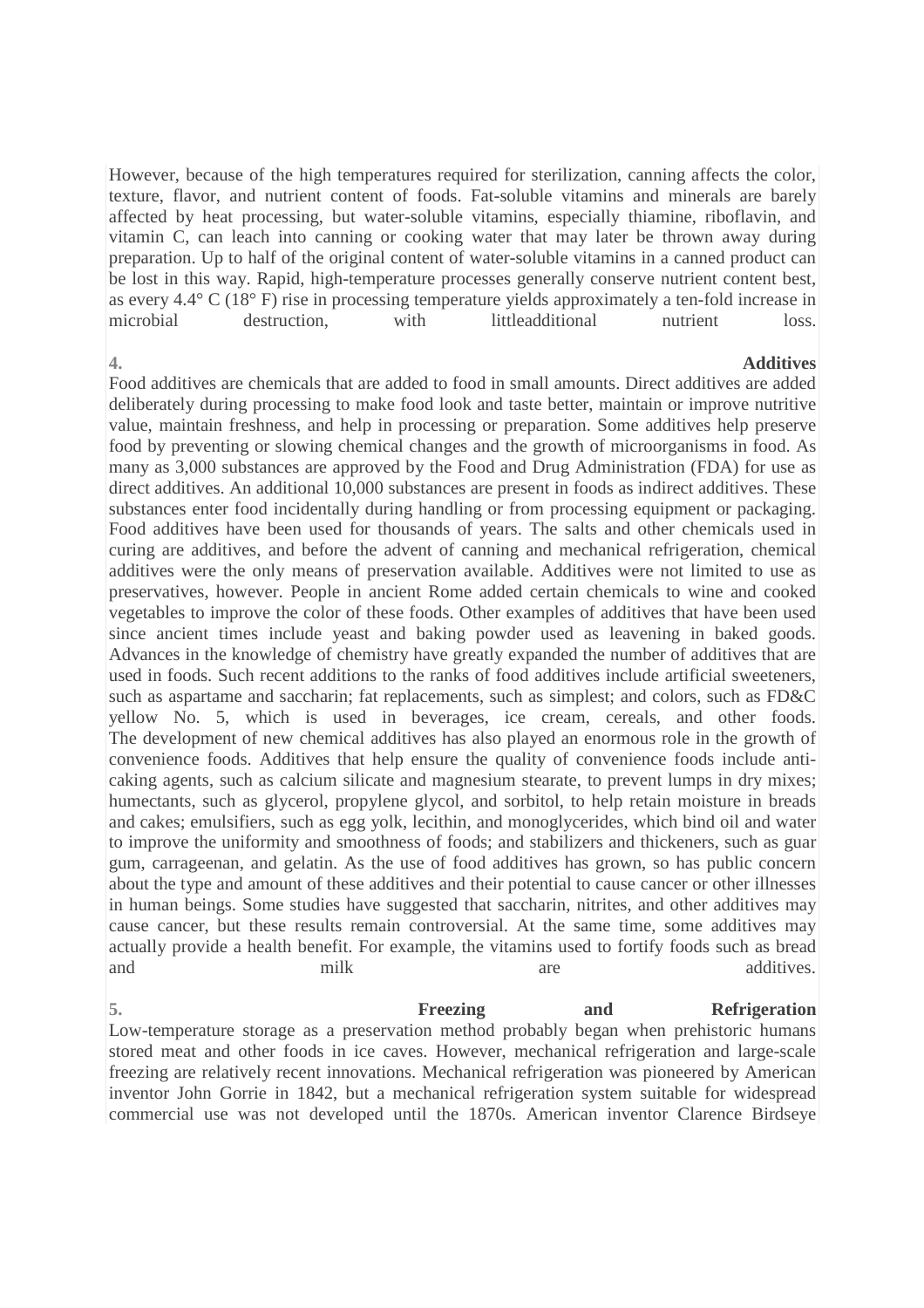developed procedures, equipment, and packaging for quick-freezing in the 1920s and in 1953 frozen TV dinners were introduced by C. A. Swanson and Sons. Storage at low temperature slows many of the enzymatic reactions involved in spoilage and reduces the growth rate of microorganisms (though it does not kill them). To minimize microbial growth, refrigerators should be kept at  $0^{\circ}$  to  $4^{\circ}$  C (32° to  $40^{\circ}$  F) and freezers at or below  $0^{\circ}$  C (32° F). Refrigeration is advantageous because it does not cause chemical or physical changes to food. Freezing allows foods to be stored for longer periods than refrigeration because it inhibits enzyme activity and microbial growth to a greater degree. The greatest disadvantage of freezing is that the water in food expands and forms ice crystals. The ice crystal formation disrupts the structure of plant and animal cells, giving frozen food a softer texture after thawing. Newer technologies in which freezing occurs more rapidly help minimize this problem: Faster freezing, such as flash freezing, means that smaller ice crystals form, resulting in less damage to cells. Foods that should be refrigerated include meats, fish, eggs, milk, some fruits, and some vegetables. Many of these foods can also be frozen. Frozen produce is often high in quality and can rival the flavor of fresh. In many cases, produce frozen and stored under proper conditions contains more nutrients than produce picked unripened and allowed to mature during transportation. Briefly cooking vegetables in boiling water before freezing, a process known as blanching, inactivates enzymes altogether and reduces discoloration and nutrient loss.

**6. Controlled Atmosphere Storage** Fruits and vegetables are sometimes stored in sealed warehouses where temperature and humidity are closely controlled, and perhaps most importantly, the composition of gases in the atmosphere is altered to minimize spoilage. Usually, the concentration of oxygen is reduced, the concentration of carbon dioxide is increased, and ethylene, a gas naturally produced by plants that accelerates ripening, is removed from the atmosphere. This controlled environment helps slow the enzymatic reactions that eventually lead to decomposition and decay, and may increase the time that produce can be stored by several months. Ripening rooms, in which ethylene gas is added to the atmosphere, also help produce higher quality fruits and vegetables. This technology enables produce to be picked before it is ripe, for easier handling, and then ripened quickly and uniformly under controlled conditions.

**7. Aseptic Packaging** Aseptic packaging is now commonly used for packaging milk and juice. Like canning, aseptic packaging involves heat sterilization of food, but unlike canning, the package and food are sterilized separately. Food can be sterilized more rapidly and at lower temperatures in aseptic packaging than in canning, allowing the food to retain more nutrients and better flavor. Containers are sterilized with hydrogen peroxide rather than with heat, permitting the use of plastic bags and foil-lined cartons, which would be destroyed by heat sterilization. These containers cost less than the metal and glass containers used in canning and also weigh less, reducing transport costs. Aseptically packaged foods will keep without refrigeration for long periods of time, perhaps even years. They are growing in popularity because of their low cost, good taste and nutrition, and convenience.

### **8. Irradiation**

Irradiation is a process in which food is passed through a chamber where it is exposed to gamma rays or X rays. These high-energy rays are strong enough to break chemical bonds, destroy cell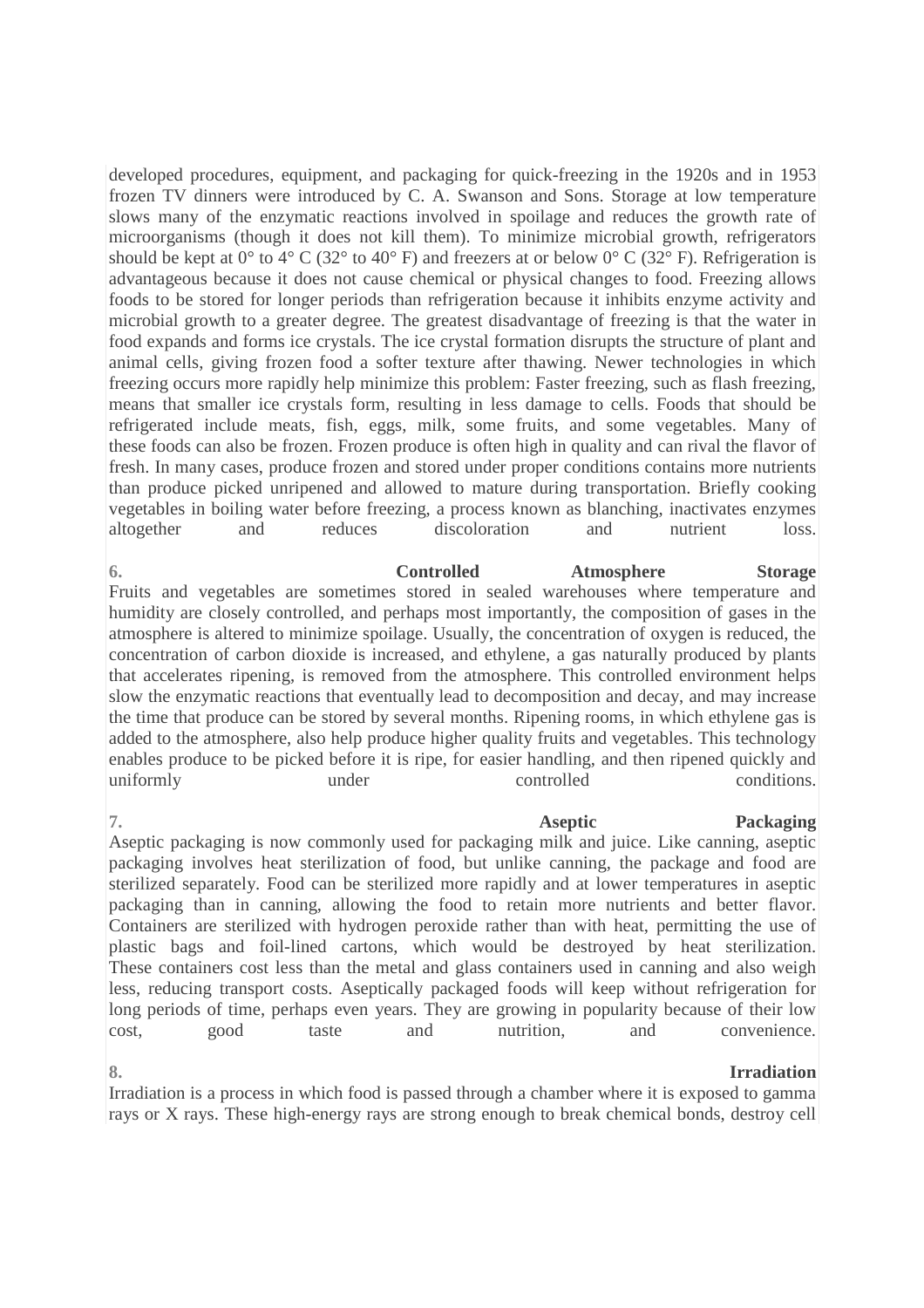walls and cell membranes, and break down deoxyribonucleic acid (DNA), the substance that carries genetic information in all cells. Irradiation kills most bacteria, molds, and insects that may contaminate food. Irradiation also delays the ripening of fruits and sprouting of vegetables, permitting produce to be stored for longer periods of time. Because irradiation involves minimal heating, it has very little effect on the taste, texture, and nutritive value of food. The FDA first approved irradiation for use on wheat and wheat flour in 1963, and later approved its use on white potatoes, spices, pork, some fresh produce (onions, tomatoes, mushrooms, and strawberries), and poultry. In 1997, in response to several food-borne illness outbreaks and increasing public concern over the safety of the food supply, irradiation was approved for use on poultry products. In 1999, irradiation was approved to curb pathogens in raw meats including ground beef, steaks, and pork chops. Irradiation is also used to preserve some meals eaten by astronauts during long-term space missions. Some consumer groups have raised concerns that irradiation might cause the formation of toxic compounds in food. Because of these and other concerns, only a limited amount of irradiated food has been sold in the United States.

### **9. Fermentation**

Fermentation is a chemical reaction carried out by many types of microorganisms to obtain energy. In fermentation, microorganisms break down complex organic compounds into simpler substances. Although chemical changes and microbial growth usually mean food spoilage, in some cases fermentation is desirable and microorganisms are actually added to foods. For example, in the production of beer, wine, and other alcoholic beverages, yeasts convert sugar into ethyl alcohol and carbon dioxide. In the making of yogurt and cheese, bacteria convert lactose, a sugar found in milk, to lactic acid. Alcohol, acids, and other compounds produced in fermentation act as preservatives, inhibiting further microbial growth. In addition to its use with alcoholic beverages, cheese, and yogurt, fermentation is used to produce yeast bread, soy sauce, cucumber pickles, sauerkraut, and other products.

Pasteurization involves heating foods to a certain temperature for a specific time to kill harmful microorganisms. Milk, wine, beer, and fruit juices are all routinely pasteurized. Milk, for example, is usually heated to 63° C (145° F) for 30 minutes. Ultra-High Temperature (UHT) pasteurization, a relatively new technique, is used to sterilize foods for aseptic packaging. In UHT pasteurization, foods are heated to 138° C (280° F) for 2 to 4 seconds, allowing the food to retain more nutrients and better flavor.

Genetic engineering is aimed at improving the food supply even before harvest or slaughter by improving yields, increasing disease resistance, and enhancing the nutritional qualities of various foods. Broadly speaking, genetic engineering refers to any deliberate alteration of an organism's DNA. Genetic manipulation has been practiced for thousands of years, ever since humans began selectively breeding plants and animals to create more nutritious, better tasting foods. In the past two decades, genetic engineering has become increasingly powerful as scientific advances have enabled the direct alteration of genetic material through the use of recombinant DNA. Genes have been cut and pasted from one species to another, yielding, for example, disease-resistant squash and rice, frost-resistant potatoes and strawberries, and tomatoes that ripen—and therefore spoil—more slowly. However, genetic engineering is controversial, as some critics argue that its

### **10. Pasteurization**

# **11. Genetic Engineering**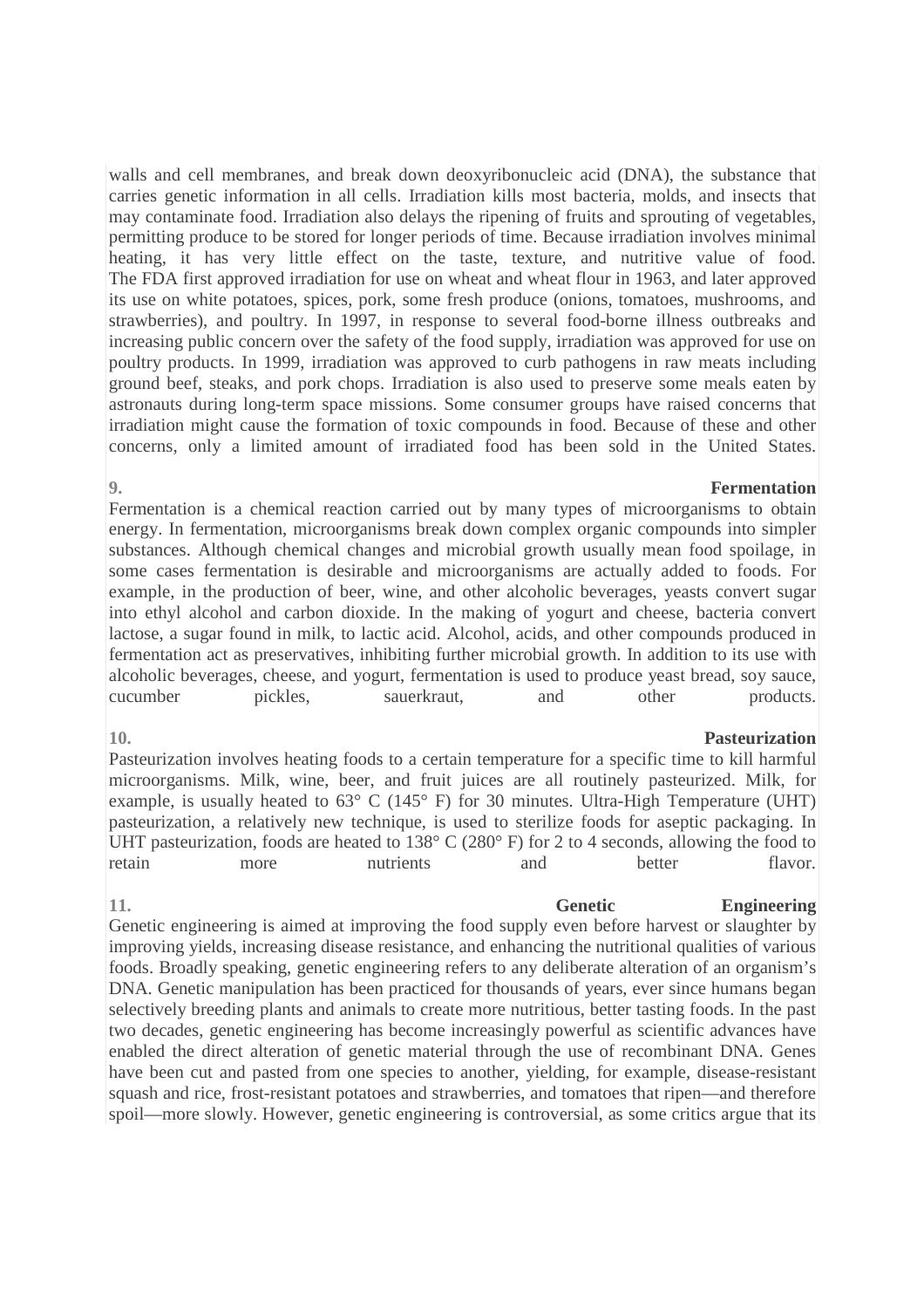possible environmental impact has not been sufficiently studied.

### **FOOD** PACKAGING

Regardless of the processing or preservation method used, proper packaging of food is essential to make sure the food remains wholesome during its journey from processor to consumer. Packaging contains food and makes it easier to handle, and protects it from environmental conditions, such as temperature extremes, during transport. It locks out microorganisms and chemicals that could contaminate the food, and helps prevent physical and chemical changes and maintain the nutritional qualities of food. For example, milk is often stored in opaque containers to prevent vitamins from being destroyed by light. Both the type of food and the processing method used affect the choice of packaging. For example, since oxygen makes fats go rancid, oils are packaged in containers that are impermeable to oxygen. On the other hand, oxygen-permeable plastic wraps allow fruits and vegetables to "breathe" and ensure that meats will maintain a vibrant red color. Metal and glass containers have traditionally been used in canning because these materials can withstand the high temperatures and changes in pressure that are involved in this processing method. The development of metal cans in the early 1800s represented the birth of the modern packaging industry.

The first British patent for a tin-plated steel container was issued in 1810 to British inventor Peter Durand. Canned foods were produced for the British armed forces in 1812 and offered commercially to the public two years later. Today, food cans are made of steel with various coatings to resist corrosion. Beverage cans are made of aluminum because it is lightweight and easy to manufacture. In addition to metal, glass is often used for packaging heat-sterilized foods. Glass is impermeable to oxygen and water and does not change the flavor of food. Another advantage of glass is that it is transparent, enabling the consumer to see the product inside. However, glass is not impact-resistant and is relatively heavy. Plastic, by contrast, is lightweight and unbreakable, and it has become an extremely common material for use in food packaging. Most plastics used in food packaging are heat resistant so that they can go through high temperature sterilization processes. Plastic is made into a wide variety of shapes, including bottles, jars, trays, and tubs, as well as thin films that are used as bags and wraps. By itself, paper is not frequently used in packaging, except for certain dry foods, such as flour and sugar. When paper is coated with plastic or other materials to make it stronger and impermeable to water, it can be more widely used. Paperboard is often used for cartons, and plastic-coated paperboard for packaging frozen foods. Cartons and containers for shipping are usually made of corrugated cardboard. In recent years, environmental concerns have influenced food packaging. Scientists are working to develop packaging that is recyclable, biodegradable, or more compact so that it will use less landfill space, as well as to eliminate unnecessary packaging. Programs to recycle glass and aluminum beverage containers have been started all over the country. Plastic beverage bottles can be recycled as clothing or other products in addition to food containers. Aseptic packaging and several other new methods are compact and use a minimal amount of materials.

### **FOOD** DISTRIBUTION

After food is processed and packaged, it enters an extensive distribution network that brings food products from the manufacturer to various retail outlets across the country and even around the world. Modern, high speed methods of transportation—trucks, trains, and planes—and reliable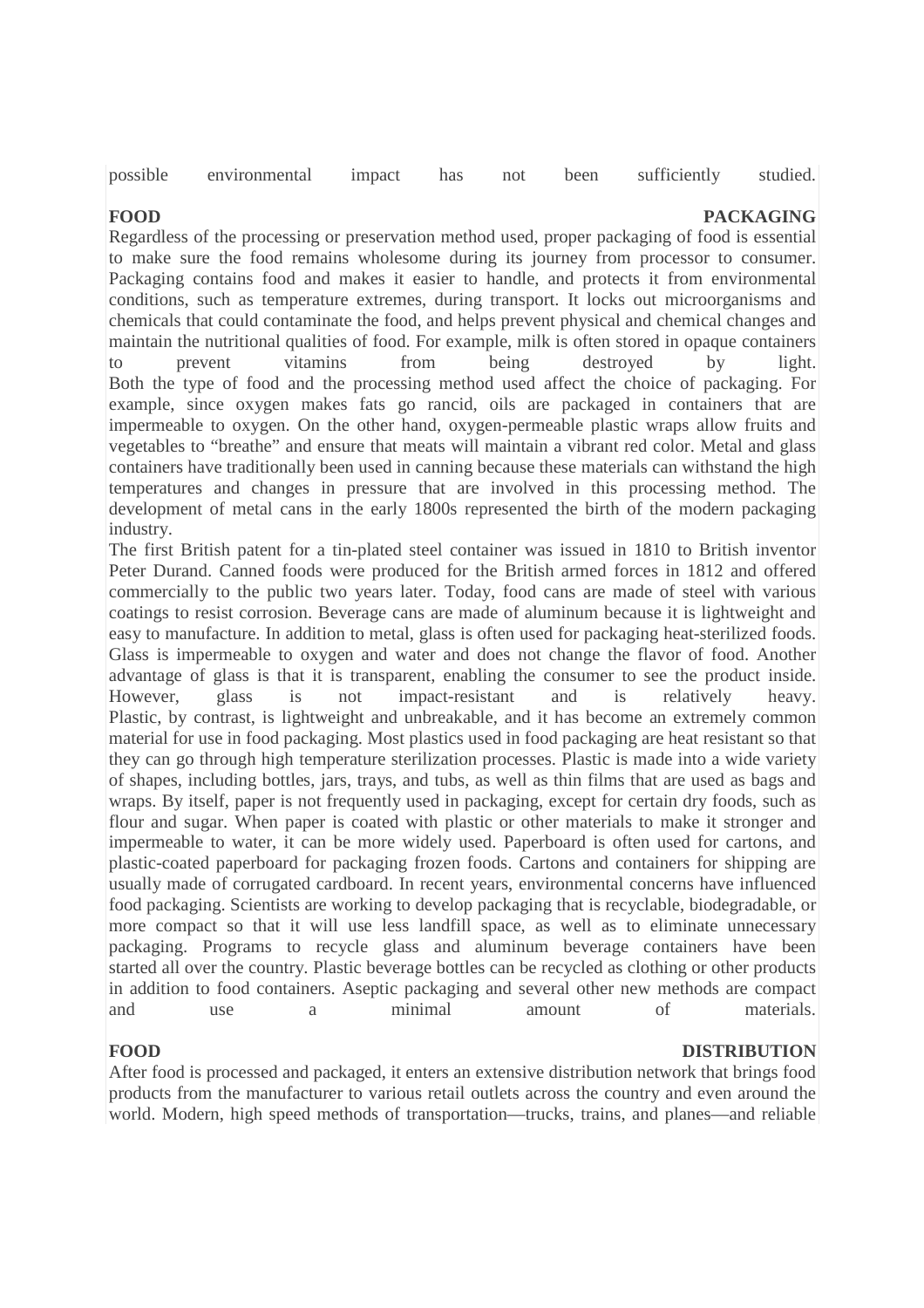methods of environmental control—especially refrigeration—enable even perishable food to be transported great distances. Distribution networks help satisfy consumer demand for variety, making available, even in remote areas, foods that are not locally grown or processed. In fact, although food distribution is all but invisible to the average consumer, it plays a vital role in ensuring the availability of even the most basic foodstuffs. The now-famous bread lines and bare supermarket shelves shown in images of the former Soviet Union were brought about not so much by inadequate food production as by the lack of an efficient distribution network to bring the food to the consumer. Some large grocery store chains have the resources to buy food products directly from processors, transport the products, and store them in warehouses until they are needed at the store. However, for independent grocery stores and other small retailers, food wholesalers fulfill these roles. One type of wholesaler is a cooperative wholesaler, which is owned by the retailers that buy from them and usually sells only to these member-owners. In contrast, voluntary wholesalers are public companies that sell to any retailers without having membership requirements. Some food is sold directly to a retail store without going through a wholesaler first. This is common for foods such as bread and dairy products that must be delivered fresh every day or every few days. Smaller manufacturers often use food brokers as agents to arrange for their products to be shipped to retailers or warehouses. Through these various distribution channels, food makes its way to food retailers, such as restaurants, fast food outlets, supermarkets, convenience stores, specialty shops, drug stores, and some department stores.

Supermarkets are the predominant type of food retailer in the United States. They arose during the Great Depression (1930s) as a way of providing cheaper food products to consumers. The main cost-cutting measure was to have customers select products off the store shelves rather than having a clerk fill a client's order. In addition, these early supermarkets were located on the outskirts of town where land was cheaper. Since the first supermarket opened in Queens, New York, in 1930, the concept has spread throughout the world.

### **GOVERNMENT MONITORING AND REGULATION** For hundreds of years, governments have had an interest in regulating food processing to ensure the safety and wholesomeness of the foods consumed by their citizens. The earliest known food law was written in Japan in AD 702. In Britain, the first Pure Food Laws were enacted during the 1860s to combat adulteration, the secret use of additives to stretch wholesome foods with cheaper, non nutritious (and sometimes dangerous) ingredients. This practice became common during the Middle Ages (5th century to 15th century), when cities began to grow and urban populations no longer got their food directly from the farm, creating an opportunity for deception by middlemen. Today, several United States government agencies carry out inspections and

enforce a comprehensive system of regulations governing food processing, packaging, and distribution. Among the first regulations in the United States for protecting the food supply was the Meat

Inspection Act of 1906. It was inspired in part by the 1906 novel The Jungle by Upton Sinclair, which described unsanitary conditions in Chicago stockyards. The Meat Inspection Act required inspection of cattle, hogs, sheep, and goats intended for interstate commerce, as well as the monitoring of slaughter and processing procedures. When poultry became more popular during the 1950s, a similar law, the Poultry Products Inspection Act of 1957, subjected poultry producers to the same scrutiny. Today the Food Safety and Inspection Service, a part of the U.S. Department of Agriculture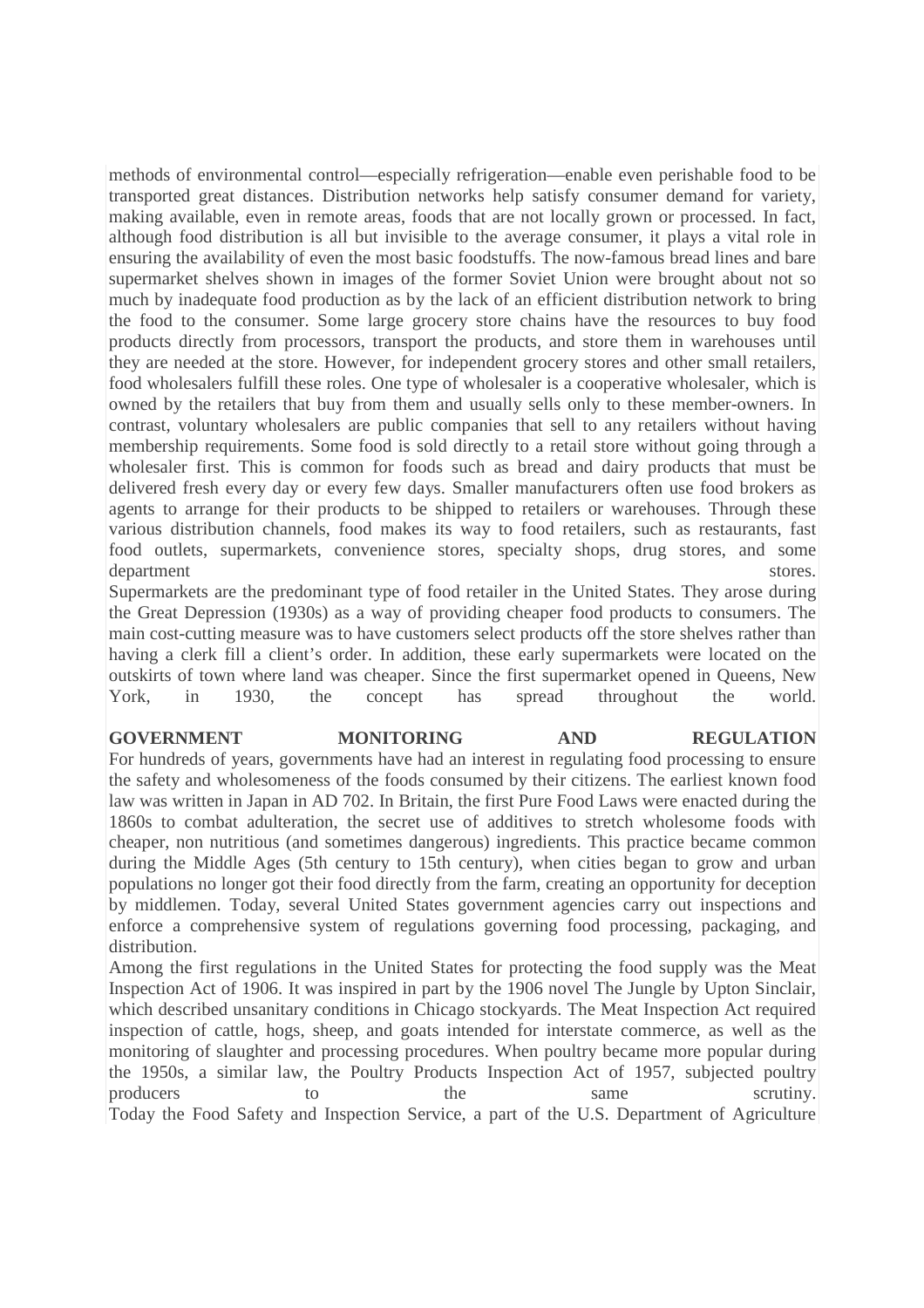(USDA), carries out inspections of meat and poultry processing. Animals are inspected by USDA veterinarians before they are slaughtered to eliminate animals with disease from the food supply. This phase of inspection includes blood tests of randomly selected animals from each flock to make sure residues of antibiotics or pesticides, if present in the animals' blood, do not exceed acceptable levels. Animals are also inspected after slaughter for disease or contamination of carcasses, and processing procedures, recipes, and labels on products are also monitored. Meat and poultry inspections follow a method known as Hazard Analysis Critical Control Points (HACCP), which was developed during the 1960s by the National Aeronautics and Space Administration (NASA) to ensure that foods produced for astronauts were safe. HACCP involves a thorough analysis of the steps of processing to determine which steps involve the greatest risk of contamination. Monitoring and inspection then focus on those critical points. The FDA is responsible for monitoring and inspecting most all other food products. The FDA enforces the Food, Drug, and Cosmetic Act of 1938, which prohibits the shipping of adulterated or mislabeled products in interstate commerce. FDA inspectors visit food processing plants and warehouses to monitor all phases of processing, packaging, and distribution. Samples of food products are analyzed by FDA chemists to ensure the foods are wholesome and unadulterated and do not contain harmful substances, such as levels of pesticides above the limits set by the Environmental Protection Agency (EPA). In 1958, amendments to the Food, Drug, and Cosmetic Act gave the FDA authority to regulate the use of additives in foods. The Delaney Clause, which was part of those amendments, prohibits approval of additives that cause cancer in human or animal tests. Some people have criticized this clause for being too inflexible, because some studies show very small increases in cancer risk and some studies that show a risk of cancer in animals may not be relevant to humans. Since 1969, the FDA has set standards for inspection of retail food stores, restaurants, and cafeterias, although local health departments are responsible for carrying out those inspections. Package labels are also regulated by the federal government. What began as an effort to make sure that labels were accurate has now expanded to require labels that provide more information to increasingly healthconscious consumers. The 1938 Food, Drug, and Cosmetic Act prohibited mislabeling of food. In 1964 the Truth in Labeling Act required the package label to provide an accurate description of the weight, volume, or count of the package contents, a description of the contents, and the name and address of the manufacturer.

The Nutrition Labeling and Education Act of 1990 required that all packages include a label, headed "Nutrition Facts." This label must list the serving size and number of servings per package, and detail the food's content of various nutrients (including carbohydrates, proteins, fats, vitamins, and minerals). These labels help people compare different food choices and select those that fit their diet (see Human Nutrition). In 2004 the U.S. Congress enacted the Food Allergen Labeling and Consumer Protection Act. The law went into effect in January 2006. It requires food manufacturers to clearly label ingredients in their products that are derived from the eight major food allergens: crustacean shellfish, eggs, fish, milk, peanuts, soybeans, tree nuts, and wheat. These eight food groups account for 90 percent of food allergy cases in the United States. Under the law, food labels must contain a box near the ingredients list that specifies the food allergens in the product. Within the ingredients list, the common name for a food allergen must be provided next to the scientific or technical name. See also Allergy.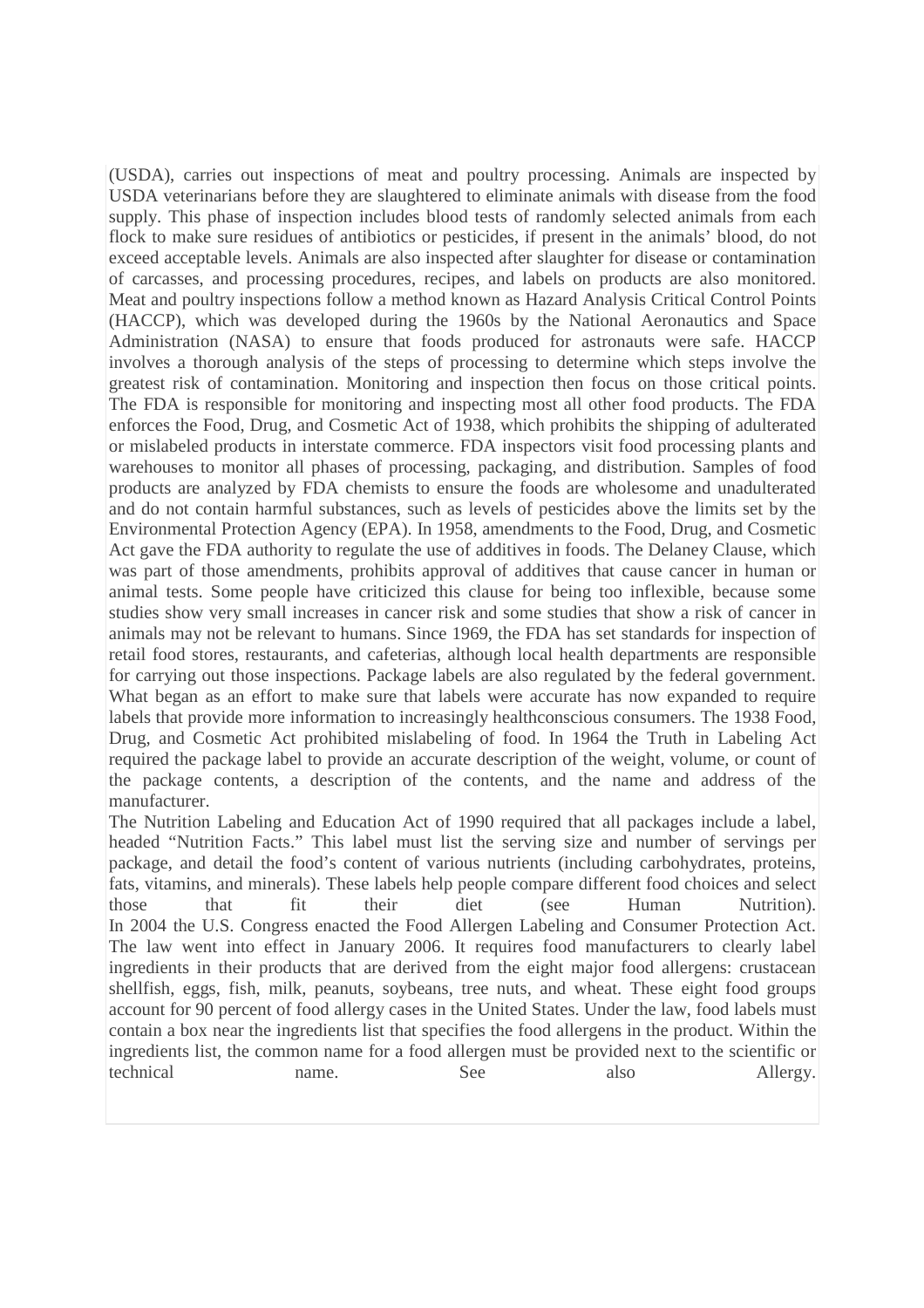## **DEEP SEA AND SHORE FARMING OF SOME PRODUCTS**

The world's ever-growing population is eating more and more fish and the oceans can't keep up. Fishing has depleted wild stocks of tuna, swordfish, cod and many other species.

A school of fish raised in a deep-sea Kona Blue fish farm off the coast of Hawaii.

Some scientists say the answer is a massive growth of fish farming — a so-called "blue revolution" to help feed the planet. So far, fish farming has occurred on land or in protected harbors. But some see a future with large-scale off-shore fish farms in waters hundreds or thousands of feet deep.

One of the first companies venturing off-shore is Hawaii-based Kona Blue. It is raising fish in giant, netted cages off the coast of Hawaii, submerged in waters some 200 feet deep. Some scientists say that farming in such deep waters can avoid environmental concerns raised by fish farms close to shore. If you get too many caged fish in a harbor, the fecal matter will pollute it. But offshore at the Kona Blue site, powerful ocean currents constantly flush so much water through the farm that Kona Blue reports it can't detect any change in nutrient levels up-current versus down-current of the farm.

A big challenge, of course, for off-shore aquaculture is designing a fish farm that can survive the open ocean. Anyone who read the book or saw the movie *The Perfect Storm* got a sense of the forces that are unleashed on the ocean's surface.

The trick has been to sink the giant cages down well below the surface of the water and tie them to a series of anchors using high-strength polymer ropes. The only things exposed above water are several large metal feed buoys. One experimental fish farm off the coast of New England has survived several northeasters with 40-foot waves and high winds.

A Kona Blue worker checks on the 'farm': This giant, 80-foot-tall netted cage is used to house fish submerged in waters off the coast of Hawaii that are about 200 feet deep. Courtesy Kona Blue

Fish farms have been a boon to fish lovers around the world. About 30 percent of the seafood eaten in the United States this year will come from so-called "aquaculture" farms, most of them in Asia.

But fish-farming operations, which traditionally operate near the shore, have raised environmental concerns. According to one study, a fish farm with 200,000 salmon releases nutrients and fecal matter roughly equivalent to the raw sewage from 20,000 to 60,000 people.

Kona Blue's Neil Sims says inshore farming has become much cleaner in recent years. And he and other scientists say farming far offshore — in waters hundreds of feet deep, with strong currents — goes a long way toward diluting any waste, making it a very appropriate place for large-scale aquaculture.